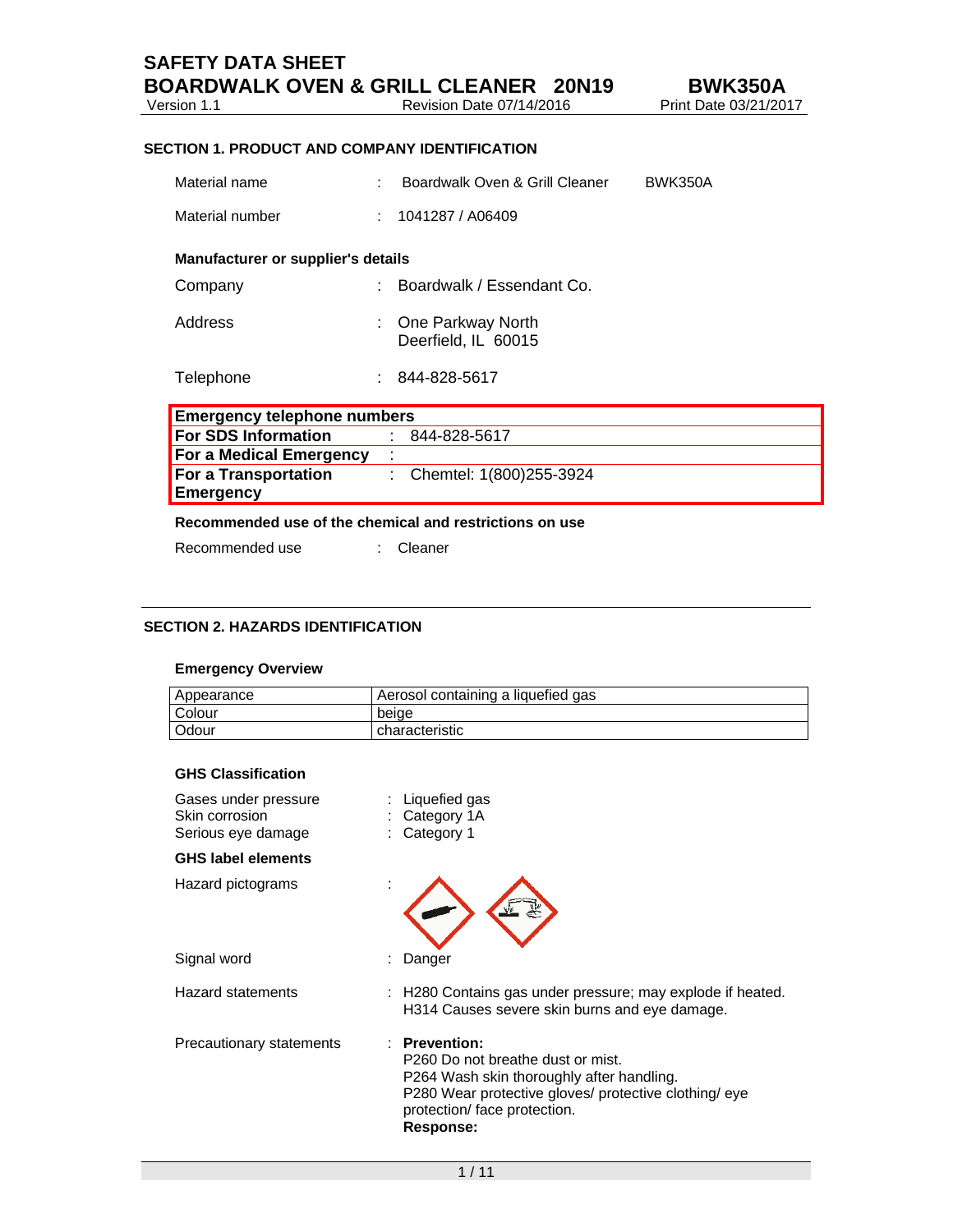Version 1.1 **Revision Date 07/14/2016** Print Date 03/21/2017

P301 + P330 + P331 IF SWALLOWED: Rinse mouth. Do NOT induce vomiting.

P303 + P361 + P353 IF ON SKIN (or hair): Remove/ Take off immediately all contaminated clothing. Rinse skin with water/ shower.

P304 + P340 + P310 IF INHALED: Remove victim to fresh air and keep at rest in a position comfortable for breathing. Immediately call a POISON CENTER or doctor/ physician. P305 + P351 + P338 + P310 IF IN EYES: Rinse cautiously with water for several minutes. Remove contact lenses, if present and easy to do. Continue rinsing. Immediately call a POISON CENTER/doctor.

P363 Wash contaminated clothing before reuse.

### **Storage:**

P405 Store locked up.

P410 + P403 Protect from sunlight. Store in a well-ventilated place.

#### **Disposal:**

 Dispose of contents/container in accordance with local regulation.

### **SECTION 3. COMPOSITION/INFORMATION ON INGREDIENTS**

Substance / Mixture : Mixture

#### **Hazardous components**

| Chemical name            | CAS-No.   | Concentration [%] |
|--------------------------|-----------|-------------------|
| propane                  | 74-98-6   | $>= 1 - 5$        |
| butane                   | 106-97-8  | $>= 1 - 5$        |
| sodium hydroxide         | 1310-73-2 | $>= 1 - 5$        |
| potassium hydroxide      | 1310-58-3 | $>= 1 - 5$        |
| 2-methylpentane-2,4-diol | 107-41-5  | $>= 1 - 5$        |

The exact percentages of disclosed substances are withheld as trade secrets.

#### **SECTION 4. FIRST AID MEASURES**

| General advice          | : Move out of dangerous area.<br>Show this safety data sheet to the doctor in attendance.<br>Do not leave the victim unattended.                                                                               |
|-------------------------|----------------------------------------------------------------------------------------------------------------------------------------------------------------------------------------------------------------|
| If inhaled              | : Consult a physician after significant exposure.<br>If unconscious place in recovery position and seek medical<br>advice.                                                                                     |
| In case of skin contact | : If skin irritation persists, call a physician.<br>Wash off immediately with plenty of water for at least 15<br>minutes.<br>If on clothes, remove clothes.                                                    |
| In case of eye contact  | : Remove contact lenses.<br>Protect unharmed eye.<br>Keep eye wide open while rinsing.<br>If eye irritation persists, consult a specialist.<br>Rinse immediately with plenty of water for at least 15 minutes. |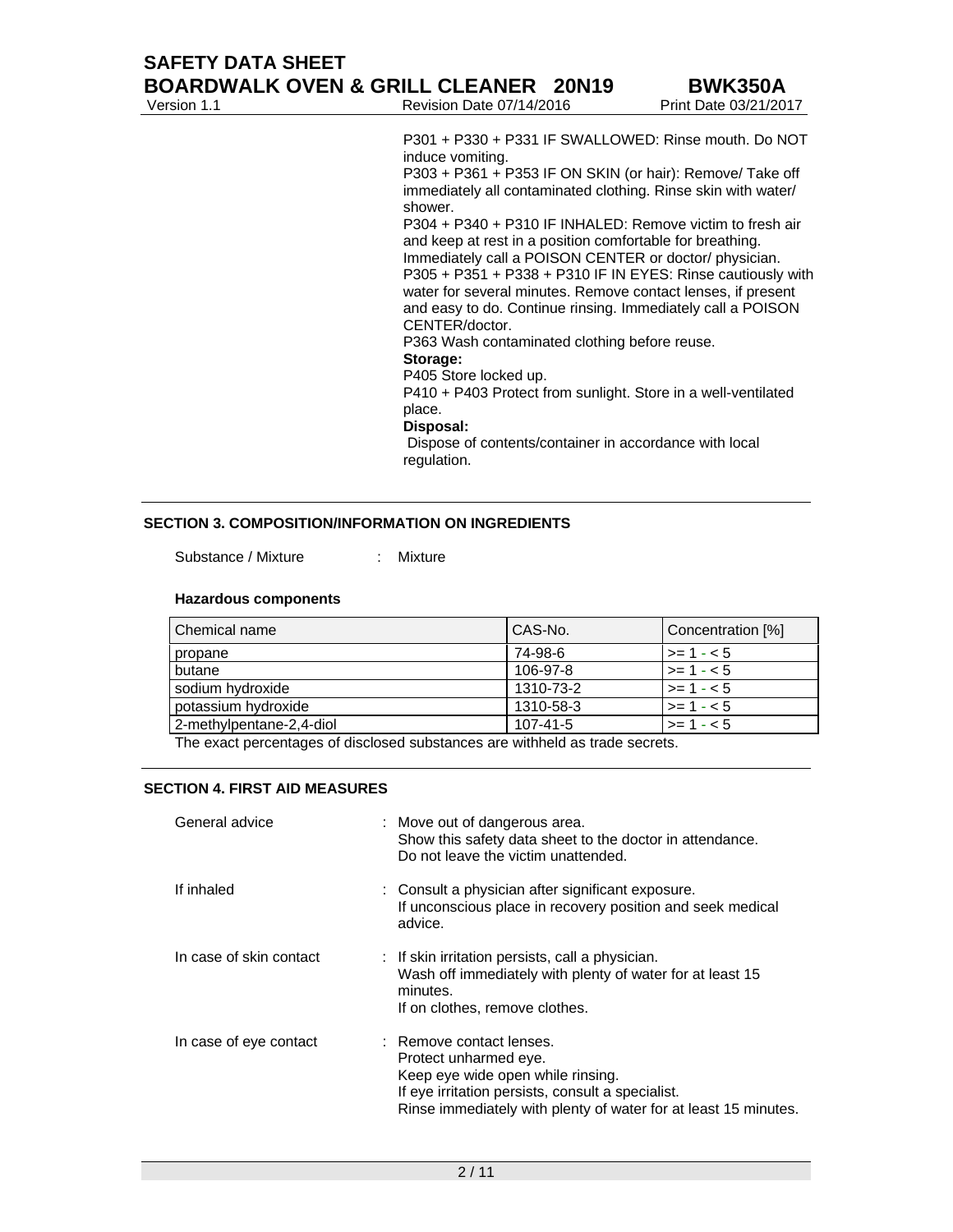| <b>SAFETY DATA SHEET</b> |                                                 |                     |
|--------------------------|-------------------------------------------------|---------------------|
|                          | <b>BOARDWALK OVEN &amp; GRILL CLEANER 20N19</b> | <b>BWK350A</b>      |
| Version 1.1              | Revision Date 07/14/2016                        | Print Date 03/21/20 |

| Version 1.1  | Revision Date 07/14/2016                                                                                                                                                                                                                                                   | Print Date 03/21/2017 |
|--------------|----------------------------------------------------------------------------------------------------------------------------------------------------------------------------------------------------------------------------------------------------------------------------|-----------------------|
| If swallowed | : Keep respiratory tract clear.<br>Never give anything by mouth to an unconscious person.<br>If symptoms persist, call a physician.<br>DO NOT induce vomiting unless directed to do so by a<br>physician or poison control center.<br>Take victim immediately to hospital. |                       |
|              |                                                                                                                                                                                                                                                                            |                       |

### **SECTION 5. FIREFIGHTING MEASURES**

| Suitable extinguishing media                     | : Dry chemical<br>Carbon dioxide (CO2)<br>Foam<br>Water                                                      |
|--------------------------------------------------|--------------------------------------------------------------------------------------------------------------|
| Unsuitable extinguishing<br>media                | : High volume water jet                                                                                      |
| Specific hazards during<br>firefighting          | : Do not allow run-off from fire fighting to enter drains or water<br>courses.                               |
| Hazardous combustion<br>products                 | : Carbon dioxide (CO2)<br>Carbon monoxide<br>Smoke                                                           |
| Specific extinguishing<br>methods                | : Use extinguishing measures that are appropriate to local<br>circumstances and the surrounding environment. |
| Further information                              | : Standard procedure for chemical fires.                                                                     |
| Special protective equipment<br>for firefighters | : Wear self-contained breathing apparatus for firefighting if<br>necessary.                                  |

### **SECTION 6. ACCIDENTAL RELEASE MEASURES**

| Personal precautions,<br>protective equipment and<br>emergency procedures | : Use personal protective equipment.<br>Ensure adequate ventilation.<br>Remove all sources of ignition.<br>Evacuate personnel to safe areas.<br>Beware of vapours accumulating to form explosive<br>concentrations. Vapours can accumulate in low areas. |
|---------------------------------------------------------------------------|----------------------------------------------------------------------------------------------------------------------------------------------------------------------------------------------------------------------------------------------------------|
| Environmental precautions                                                 | : Prevent product from entering drains.<br>Prevent further leakage or spillage if safe to do so.<br>If the product contaminates rivers and lakes or drains inform<br>respective authorities.                                                             |
| Methods and materials for<br>containment and cleaning up                  | : Soak up with inert absorbent material (e.g. sand, silica gel,<br>acid binder, universal binder, sawdust).<br>Sweep up or vacuum up spillage and collect in suitable<br>container for disposal.                                                         |

## **SECTION 7. HANDLING AND STORAGE**

Advice on safe handling : Avoid exposure - obtain special instructions before use.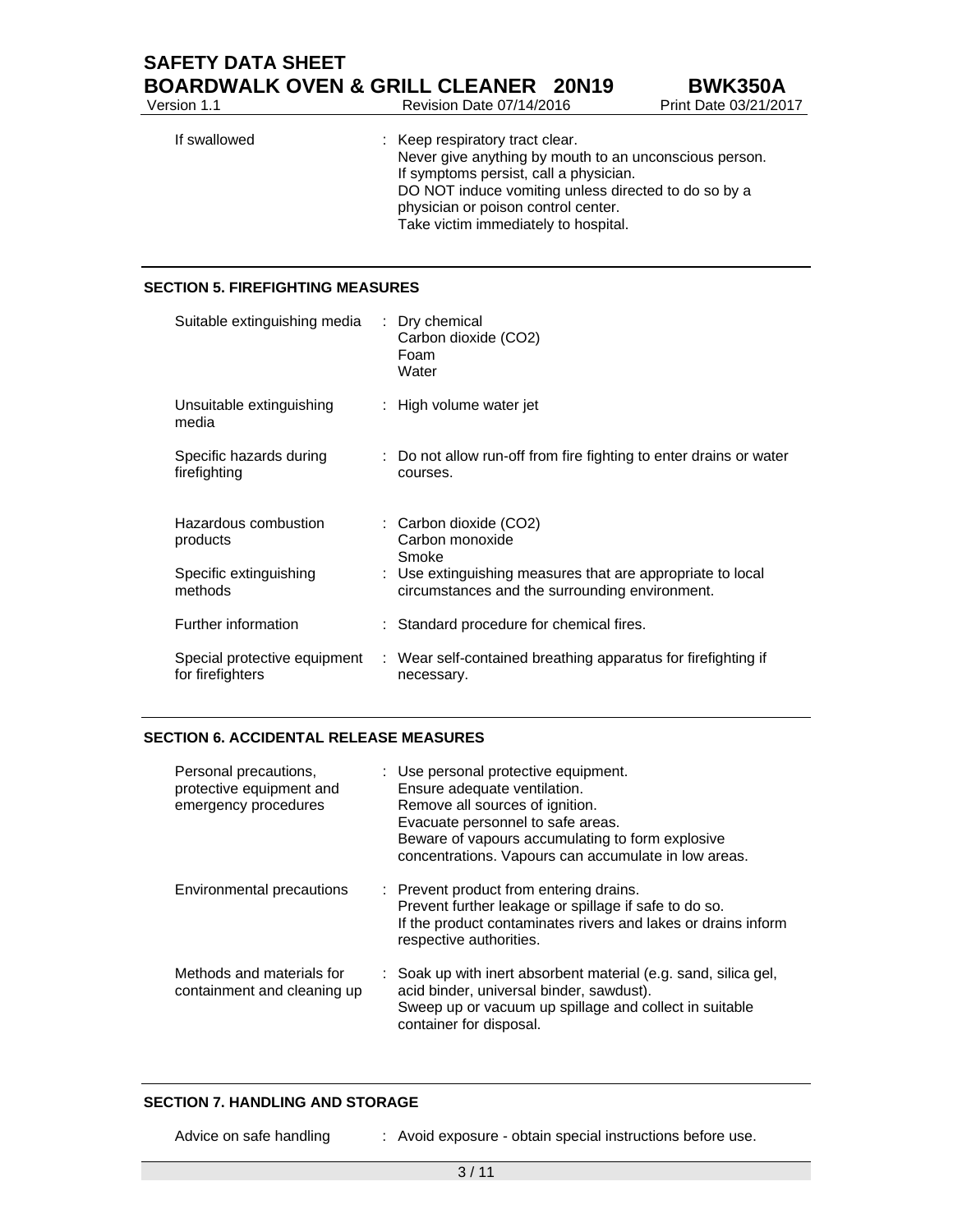| <b>SAFETY DATA SHEET</b><br><b>BOARDWALK OVEN &amp; GRILL CLEANER 20N19</b> |                                                                                                                                                                                                                                                                                                                                                                                                                                                   | <b>BWK350A</b>        |
|-----------------------------------------------------------------------------|---------------------------------------------------------------------------------------------------------------------------------------------------------------------------------------------------------------------------------------------------------------------------------------------------------------------------------------------------------------------------------------------------------------------------------------------------|-----------------------|
| Version 1.1                                                                 | Revision Date 07/14/2016                                                                                                                                                                                                                                                                                                                                                                                                                          | Print Date 03/21/2017 |
|                                                                             | Avoid contact with skin and eyes.<br>For personal protection see section 8.<br>Smoking, eating and drinking should be prohibited in the<br>application area.<br>Do not breathe vapours or spray mist.<br>Take precautionary measures against static discharges.<br>Provide sufficient air exchange and/or exhaust in work rooms.<br>Dispose of rinse water in accordance with local and national<br>regulations.<br>Always replace cap after use. |                       |
| Conditions for safe storage                                                 | : BEWARE: Aerosol is pressurized. Keep away from direct sun<br>exposure and temperatures over 50 °C. Do not open by force<br>or throw into fire even after use. Do not spray on flames or<br>red-hot objects.<br>Observe label precautions.<br>Keep in a dry, cool and well-ventilated place.<br>Electrical installations / working materials must comply with<br>the technological safety standards.<br>No smoking.                              |                       |
| Materials to avoid                                                          | : Store and keep away from, oxidizing agents and acids.                                                                                                                                                                                                                                                                                                                                                                                           |                       |

# **SECTION 8. EXPOSURE CONTROLS/PERSONAL PROTECTION**

| Components               | CAS-No.        | Value type<br>(Form of<br>exposure) | Control<br>parameters /<br>Permissible<br>concentration | <b>Basis</b>     |
|--------------------------|----------------|-------------------------------------|---------------------------------------------------------|------------------|
| propane                  | 74-98-6        | <b>TWA</b>                          | 1,000 ppm                                               | <b>ACGIH</b>     |
|                          |                | <b>TWA</b>                          | 1,000 ppm<br>1,800 mg/m3                                | <b>NIOSH REL</b> |
|                          |                | <b>TWA</b>                          | 1,000 ppm<br>1,800 mg/m3                                | OSHA Z-1         |
|                          |                | <b>TWA</b>                          | 1,000 ppm<br>1,800 mg/m3                                | OSHA P0          |
| butane                   | 106-97-8       | <b>TWA</b>                          | 800 ppm<br>1,900 mg/m3                                  | <b>NIOSH REL</b> |
|                          |                | <b>TWA</b>                          | 800 ppm<br>1,900 mg/m3                                  | OSHA P0          |
| sodium hydroxide         | 1310-73-2      | C                                   | $2$ mg/m $3$                                            | <b>ACGIH</b>     |
|                          |                | $\overline{\text{c}}$               | $2$ mg/m $3$                                            | <b>NIOSH REL</b> |
|                          |                | <b>TWA</b>                          | $2$ mg/m $3$                                            | OSHA Z-1         |
|                          |                | C                                   | $2$ mg/m $3$                                            | OSHA P0          |
| potassium hydroxide      | 1310-58-3      | C                                   | $2$ mg/m $3$                                            | <b>ACGIH</b>     |
|                          |                | C                                   | $2$ mg/m $3$                                            | <b>NIOSH REL</b> |
|                          |                | C                                   | $2$ mg/m $3$                                            | OSHA P0          |
| 2-methylpentane-2,4-diol | $107 - 41 - 5$ | $\overline{\text{c}}$               | 25 ppm                                                  | <b>ACGIH</b>     |
|                          |                | C                                   | 25 ppm<br>125 mg/m3                                     | <b>NIOSH REL</b> |
|                          |                | C                                   | 25 ppm<br>125 mg/m3                                     | OSHA P0          |

# **Components with workplace control parameters**

**Engineering measures** : effective ventilation in all processing areas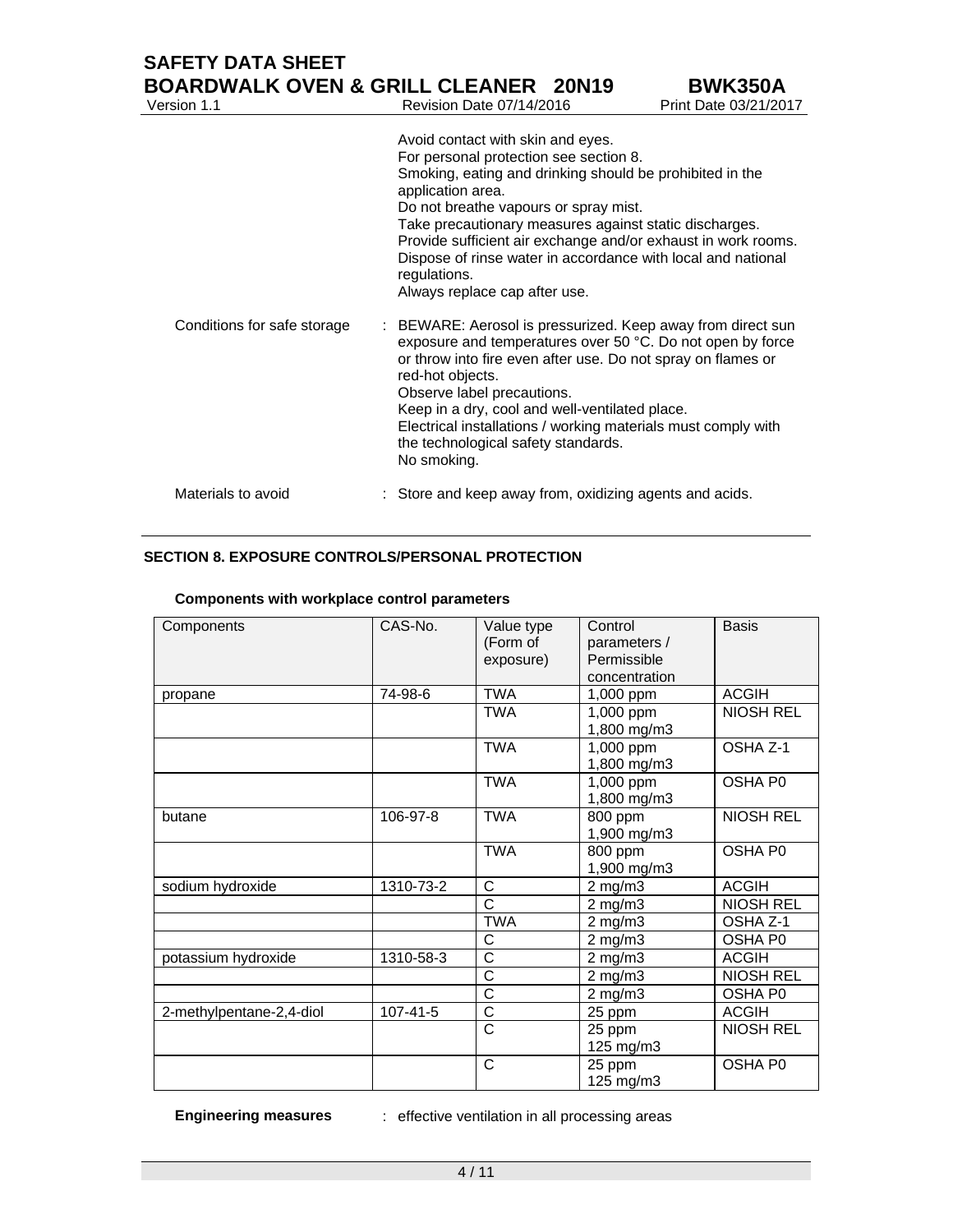**SAFETY DATA SHEET** 

## **Personal protective equipment**

Version 1.1 **Review Area** 

| Respiratory protection     | : Use respiratory protection unless adequate local exhaust<br>ventilation is provided or exposure assessment demonstrates<br>that exposures are within recommended exposure guidelines. |
|----------------------------|-----------------------------------------------------------------------------------------------------------------------------------------------------------------------------------------|
| Hand protection<br>Remarks | : The suitability for a specific workplace should be discussed<br>with the producers of the protective gloves.                                                                          |
| Eye protection             | : Ensure that eyewash stations and safety showers are close to<br>the workstation location.<br>Tightly fitting safety goggles                                                           |
| Skin and body protection   | $:$ Impervious clothing<br>Choose body protection according to the amount and<br>concentration of the dangerous substance at the work place.                                            |
| Hygiene measures           | : When using do not eat or drink.<br>When using do not smoke.<br>Wash hands before breaks and at the end of workday.                                                                    |

## **SECTION 9. PHYSICAL AND CHEMICAL PROPERTIES**

| Appearance                                 |    | Aerosol containing a liquefied gas |
|--------------------------------------------|----|------------------------------------|
| Colour                                     |    | beige                              |
| Odour                                      |    | characteristic                     |
| <b>Odour Threshold</b>                     |    | No data available                  |
| рH                                         |    | >14                                |
| Melting point/freezing point               |    | No data available                  |
| Boiling point                              |    | No data available                  |
| Flash point                                |    |                                    |
|                                            |    | No data available                  |
| Evaporation rate                           |    | No data available                  |
| Flammability (solid, gas)                  |    | The product is not flammable.      |
|                                            |    |                                    |
| Upper explosion limit                      |    | No data available                  |
| Lower explosion limit                      |    | No data available                  |
| Vapour pressure                            |    | No data available                  |
| Relative vapour density                    |    | No data available                  |
| Density                                    |    | No data available                  |
| Solubility(ies)                            |    |                                    |
| Water solubility                           |    | No data available                  |
| Partition coefficient: n-<br>octanol/water |    | No data available                  |
| Auto-ignition temperature                  | t. | not determined                     |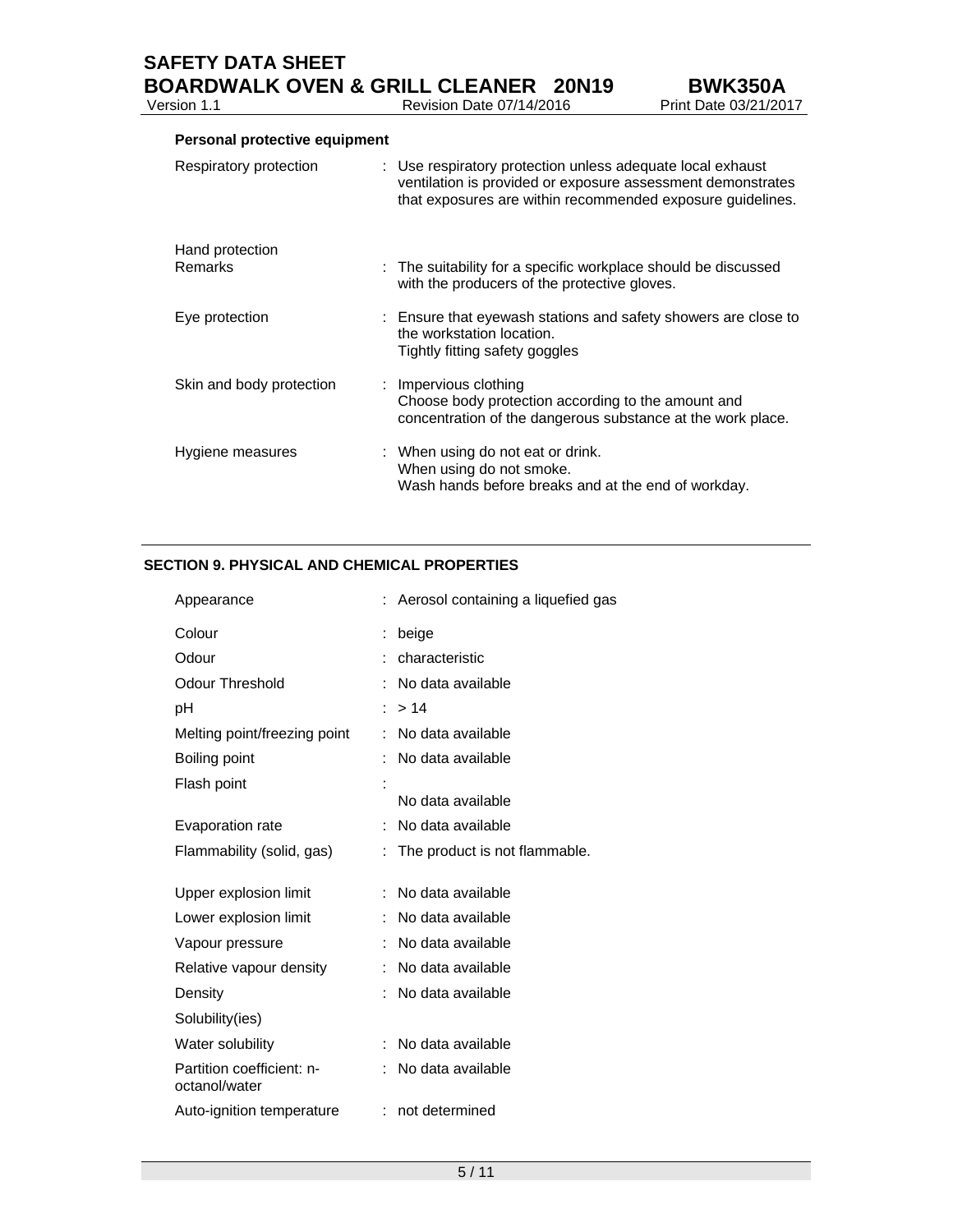| <b>SAFETY DATA SHEET</b>                        |                          |
|-------------------------------------------------|--------------------------|
| <b>BOARDWALK OVEN &amp; GRILL CLEANER 20N19</b> |                          |
| Version 1.1                                     | Revision Date 07/14/2016 |

| Thermal decomposition | : No data available |
|-----------------------|---------------------|
| Heat of combustion    | : 4.41 kJ/g         |

## **SECTION 10. STABILITY AND REACTIVITY**

| Reactivity                            | Stable                                                                     |
|---------------------------------------|----------------------------------------------------------------------------|
| Chemical stability                    | : Stable under normal conditions.                                          |
| Possibility of hazardous<br>reactions | : No decomposition if stored and applied as directed.                      |
|                                       | Vapours may form explosive mixture with air.                               |
| Conditions to avoid                   | : Heat, flames and sparks.<br>Extremes of temperature and direct sunlight. |
| Incompatible materials                | : Strong acids and oxidizing agents                                        |
| Hazardous decomposition<br>products   | : Carbon oxides                                                            |

## **SECTION 11. TOXICOLOGICAL INFORMATION**

| <b>Potential Health Effects</b>       |                                                                                                                                                               |
|---------------------------------------|---------------------------------------------------------------------------------------------------------------------------------------------------------------|
| Carcinogenicity:                      |                                                                                                                                                               |
| <b>IARC</b>                           | No component of this product present at levels greater than or<br>equal to 0.1% is identified as probable, possible or confirmed<br>human carcinogen by IARC. |
| <b>ACGIH</b>                          | No component of this product present at levels greater than or<br>equal to 0.1% is identified as a carcinogen or potential<br>carcinogen by ACGIH.            |
| <b>OSHA</b>                           | No component of this product present at levels greater than or<br>equal to 0.1% is identified as a carcinogen or potential<br>carcinogen by OSHA.             |
| <b>NTP</b>                            | No component of this product present at levels greater than or<br>equal to 0.1% is identified as a known or anticipated carcinogen<br>by NTP.                 |
| <b>Acute toxicity</b>                 |                                                                                                                                                               |
| <b>Product:</b>                       |                                                                                                                                                               |
| Acute oral toxicity                   | : Acute toxicity estimate : 4,768 mg/kg<br>Method: Calculation method                                                                                         |
| <b>Components:</b>                    |                                                                                                                                                               |
| propane:<br>Acute inhalation toxicity | : LC50 Mouse: 1,237 mg/l<br>Exposure time: 2 h                                                                                                                |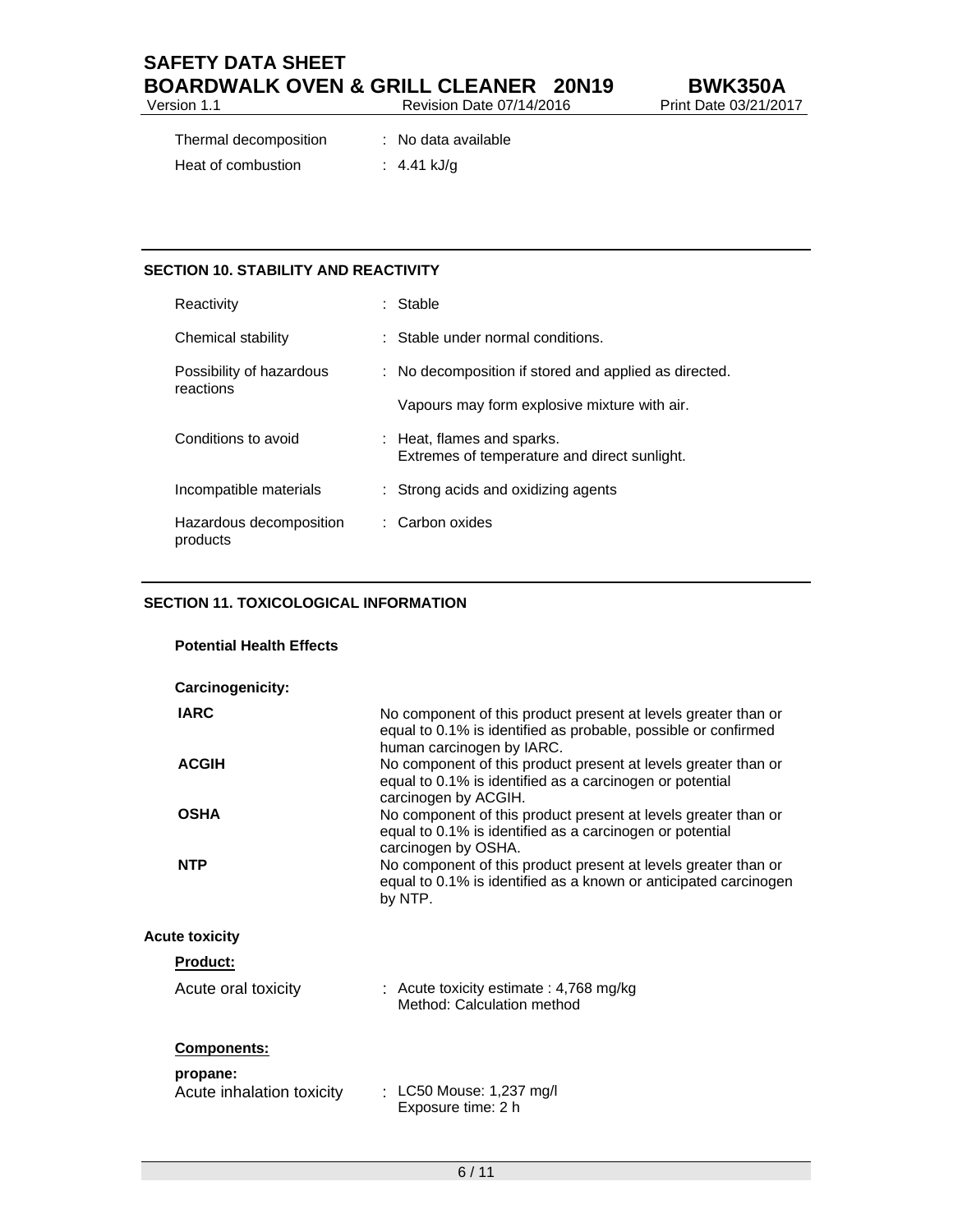# **SAFETY DATA SHEET BOARDWALK OVEN & GRILL CLEANER 20N19 BWK350A**

Version 1.1 Revision Date 07/14/2016 Print Date 03/21/2017

 LC50 Rat: 658 mg/l Exposure time: 4 h

LC50 Rat: 1,355 mg/l

### **butane:**

| Acute inhalation toxicity | $\therefore$ LC50 Mouse: 1,237 mg/l |
|---------------------------|-------------------------------------|
|                           | Exposure time: 2 h                  |

LC50 Rat: 1,355 mg/l

#### **sodium hydroxide:**  Acute dermal to:

| xicity |  | Acute toxicity estimate Rabbit: 1,350 mg/kg |
|--------|--|---------------------------------------------|
|--------|--|---------------------------------------------|

### **2-methylpentane-2,4-diol:**

| Acute oral toxicity | LD50 Oral Rat: 3,700 mg/kg |
|---------------------|----------------------------|
|---------------------|----------------------------|

#### **Skin corrosion/irritation**

### **Product:**

Remarks: Extremely corrosive and destructive to tissue.

### **Serious eye damage/eye irritation**

#### **Product:**

Remarks: May cause irreversible eye damage.

### **Respiratory or skin sensitisation**

No data available

### **Germ cell mutagenicity**

No data available

#### **Carcinogenicity**

No data available

#### **Reproductive toxicity**

No data available

**propane: butane: sodium hydroxide: potassium hydroxide: 2-methylpentane-2,4-diol:** 

#### **STOT - single exposure**

No data available

#### **STOT - repeated exposure**

No data available

#### **Aspiration toxicity**

No data available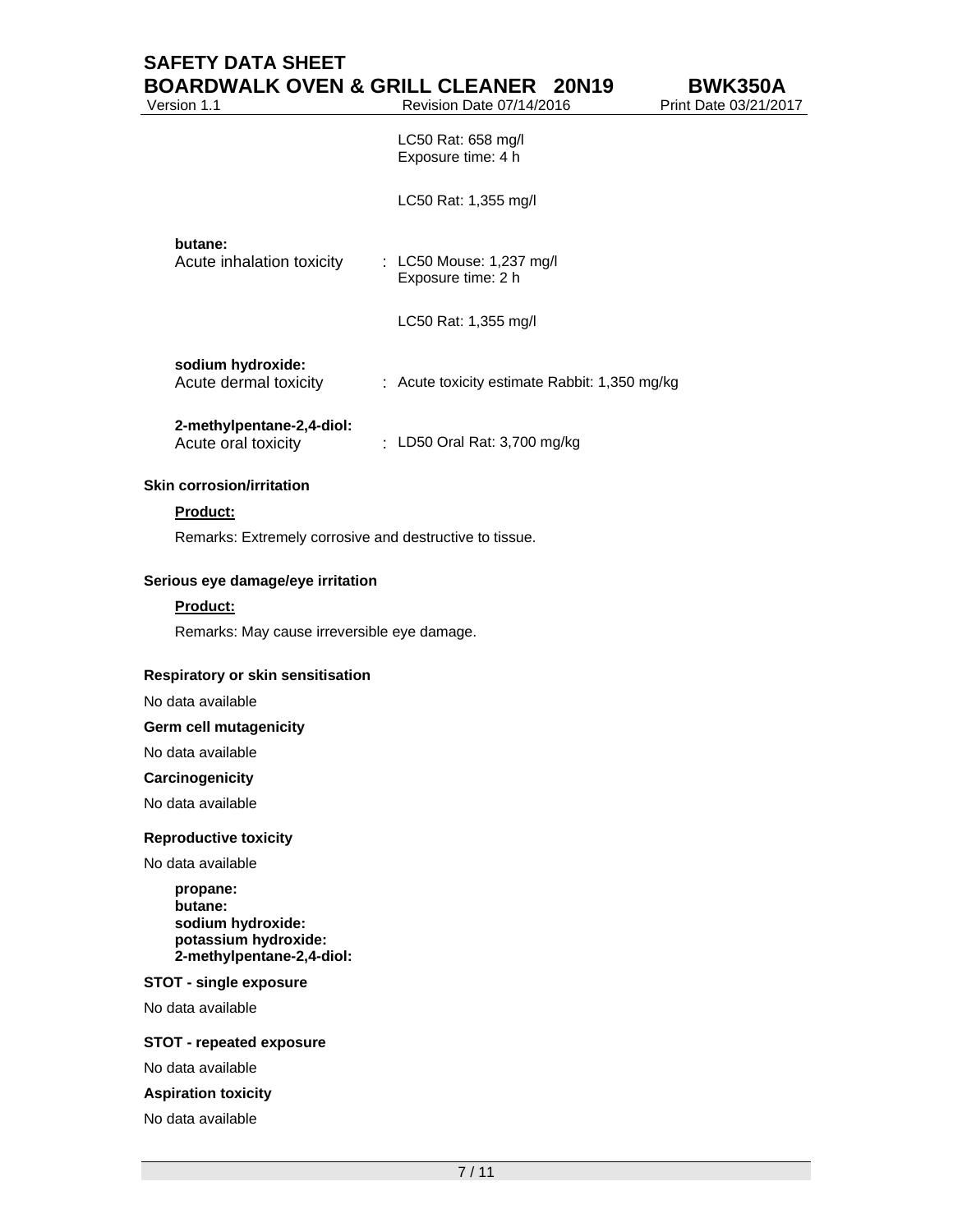#### **Further information**

### **Product:**

Remarks: No data available

### **SECTION 12. ECOLOGICAL INFORMATION**

### **Ecotoxicity**

No data available

### **Persistence and degradability**

No data available **Bioaccumulative potential** 

# **Product:**

| Partition coefficient: n-<br>octanol/water<br><b>Components:</b><br>butane: | : Remarks: No data available                                                                                                                                                   |
|-----------------------------------------------------------------------------|--------------------------------------------------------------------------------------------------------------------------------------------------------------------------------|
| Partition coefficient: n-<br>octanol/water<br>2-methylpentane-2,4-diol:     | : Pow: $2.89$                                                                                                                                                                  |
| Partition coefficient: n-<br>octanol/water                                  | : $Pow: 0.58$                                                                                                                                                                  |
| <b>Mobility in soil</b>                                                     |                                                                                                                                                                                |
| No data available                                                           |                                                                                                                                                                                |
| Other adverse effects                                                       |                                                                                                                                                                                |
| No data available<br><b>Product:</b>                                        |                                                                                                                                                                                |
| Regulation                                                                  | 40 CFR Protection of Environment; Part 82 Protection of<br>Stratospheric Ozone - CAA Section 602 Class I<br>Substances                                                         |
| Remarks                                                                     | This product neither contains, nor was manufactured<br>with a Class I or Class II ODS as defined by the U.S.<br>Clean Air Act Section 602 (40 CFR 82, Subpt. A, App.A<br>+ B). |
| Additional ecological<br>information                                        | : No data available                                                                                                                                                            |

#### **SECTION 13. DISPOSAL CONSIDERATIONS**

| Disposal methods       |                                                    |
|------------------------|----------------------------------------------------|
| Waste from residues    | : Dispose of in accordance with local regulations. |
| Contaminated packaging | : Empty remaining contents.                        |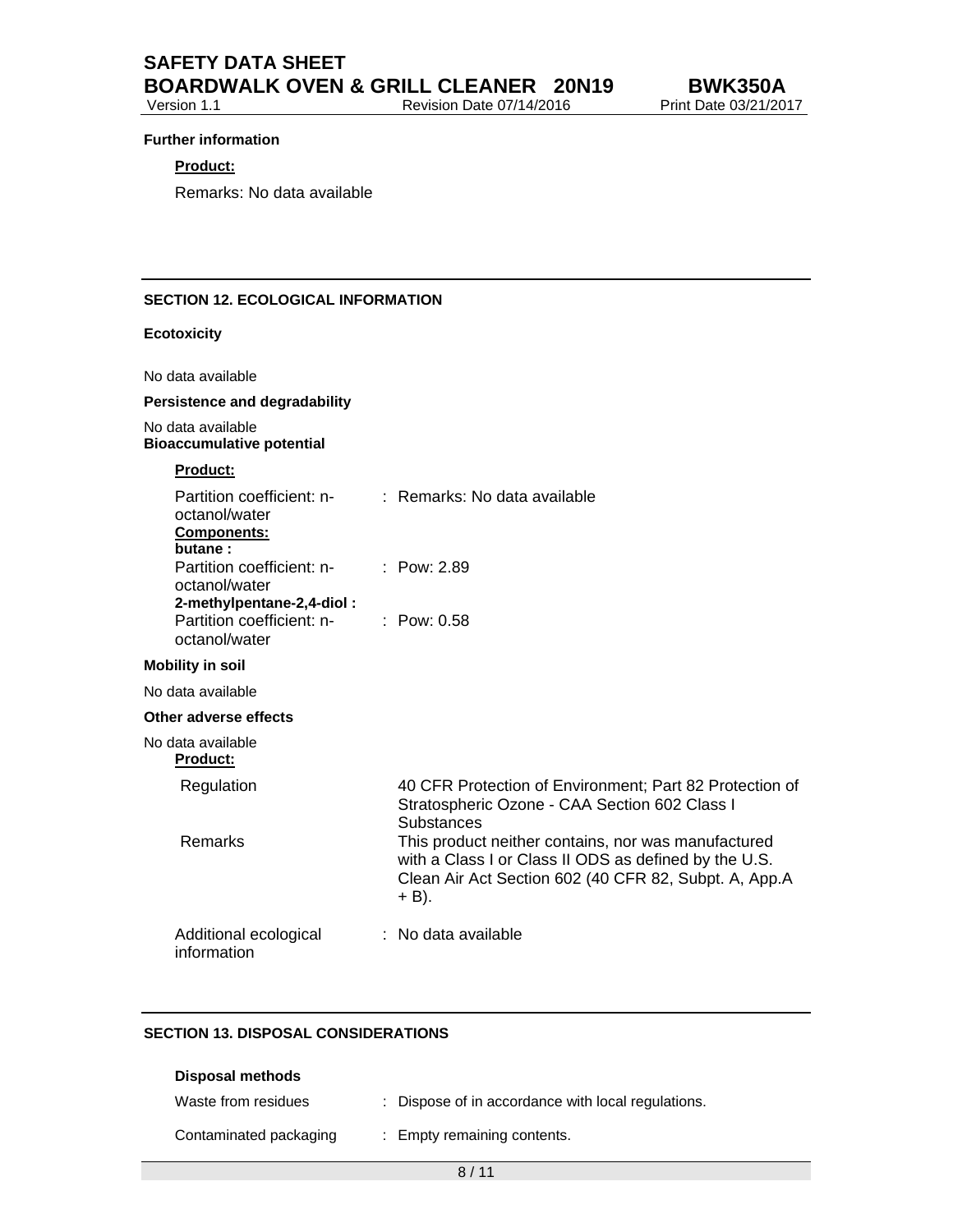Version 1.1 **Revision Date 07/14/2016** Print Date 03/21/2017

Dispose of as unused product. Do not re-use empty containers. Do not burn, or use a cutting torch on, the empty drum.

### **SECTION 14. TRANSPORT INFORMATION**

Transportation Regulation: 49 CFR (USA): ORM-D, CONSUMER COMMODITY

Transportation Regulation: IMDG (Vessel): UN1950, AEROSOLS, 2.2, - Limited quantity

Transportation Regulation: IATA (Cargo Air): UN1950, AEROSOLS, 2.2, - Limited quantity

Transportation Regulation: IATA (Passenger Air): UN1950, AEROSOLS, 2.2, - Limited quantity

Transportation Regulation: TDG (Canada): UN1950, AEROSOLS, 2.2, - Limited quantity

The product as delivered to the customer conforms to packaging requirements for shipment by road under US Department of Transportation (DOT) regulations. Additional transportation classifications noted above are for reference only, and not a certification or warranty of the suitability of the packaging for shipment under these alternative transport regulations.

### **SECTION 15. REGULATORY INFORMATION**

### **EPCRA - Emergency Planning and Community Right-to-Know Act**

#### **CERCLA Reportable Quantity**

| l Components     | CAS-No.   | (lbs) | Component RQ   Calculated product RQ<br>(lbs) |
|------------------|-----------|-------|-----------------------------------------------|
| sodium hydroxide | 1310-73-2 | 1000  |                                               |

\*: Calculated RQ exceeds reasonably attainable upper limit.

### **SARA 304 Extremely Hazardous Substances Reportable Quantity**

This material does not contain any components with a section 304 EHS RQ.

| SARA 311/312 Hazards | : Sudden Release of Pressure Hazard<br>Acute Health Hazard                                                                                                                                |
|----------------------|-------------------------------------------------------------------------------------------------------------------------------------------------------------------------------------------|
| <b>SARA 302</b>      | : No chemicals in this material are subject to the reporting<br>requirements of SARA Title III, Section 302.                                                                              |
| <b>SARA 313</b>      | : This material does not contain any chemical components with<br>known CAS numbers that exceed the threshold (De Minimis)<br>reporting levels established by SARA Title III, Section 313. |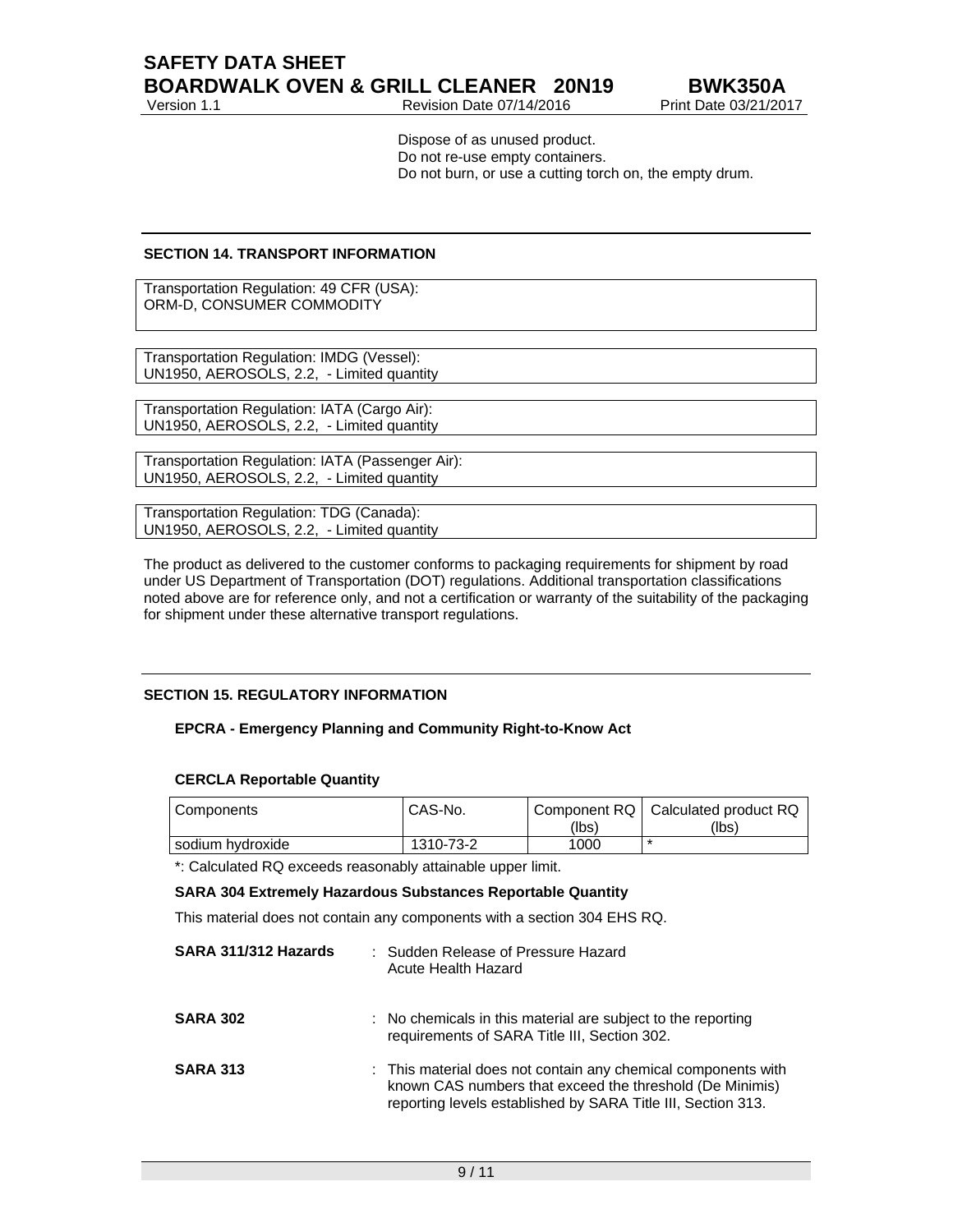| Version 1.1               | Revision Date 07/14/2016                                                                                                                       | Print Date 03/21/2017 |
|---------------------------|------------------------------------------------------------------------------------------------------------------------------------------------|-----------------------|
| <b>California Prop 65</b> | This product does not contain any chemicals known to State of<br>California to cause cancer, birth defects, or any other<br>reproductive harm. |                       |

**DSL** This product contains one or several components that are not on the Canadian DSL nor NDSL.

For information on the country notification status for other regions please contact the manufacturer's regulatory group.

### **Inventory Acronym and Validity Area Legend:**

TSCA (USA), DSL (Canada), NDSL (Canada)

### **SECTION 16. OTHER INFORMATION**





| <b>HEALTH</b>          | 3 |
|------------------------|---|
| <b>FLAMMABILITY</b>    | Ω |
| <b>PHYSICAL HAZARD</b> | 2 |

 $0 = not$  significant,  $1 =$ Slight,

 $2 = \text{Modern}$ ,  $3 = \text{High}$ 

 $4 =$  Extreme,  $* =$  Chronic